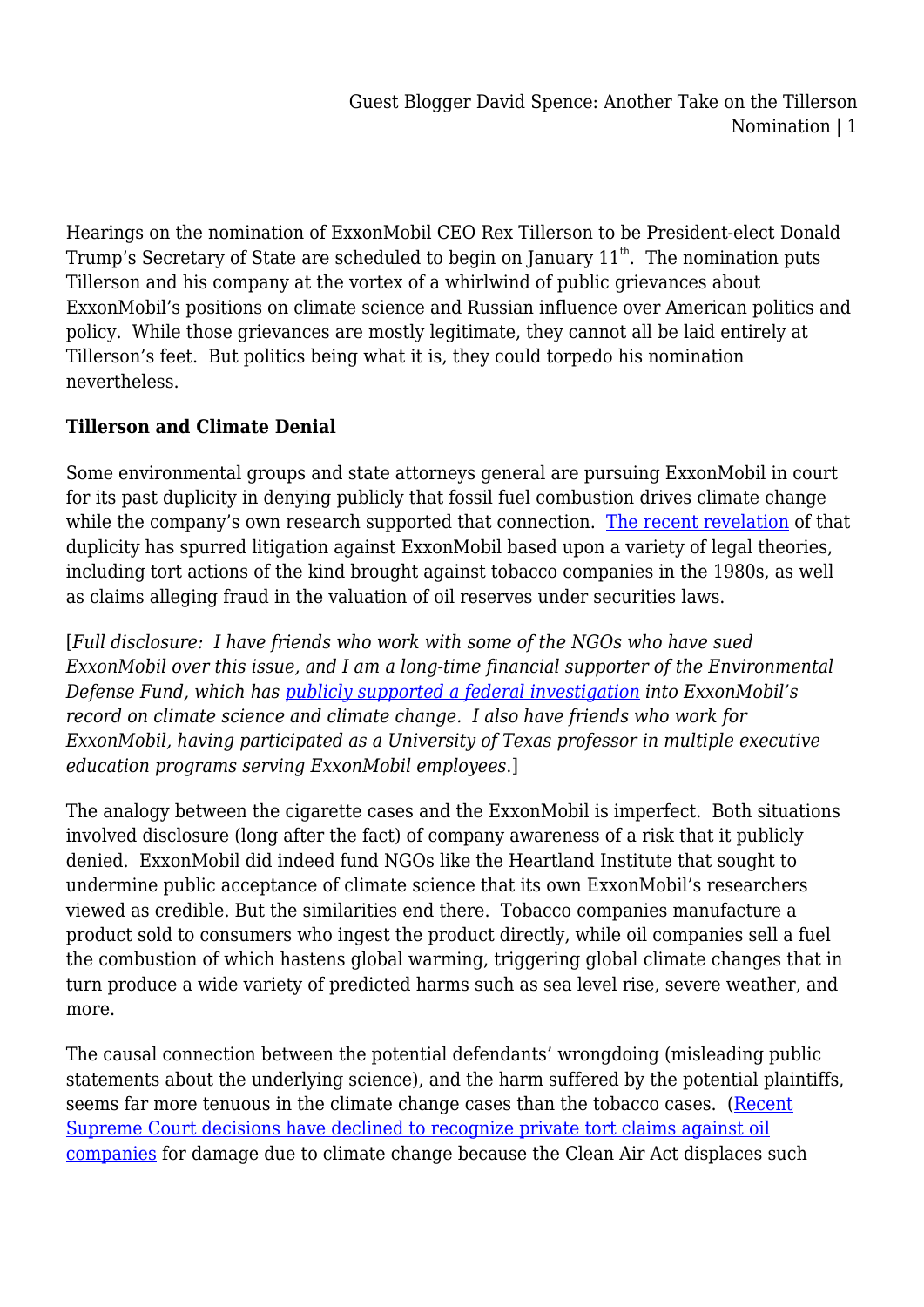Guest Blogger David Spence: Another Take on the Tillerson Nomination | 2

## claims.)

The weakness of climate-related tort claims may be why most of [the cases brought recently](http://www.nytimes.com/2016/08/20/science/exxon-mobil-fraud-inquiry-said-to-focus-more-on-future-than-past.html) [by state attorneys general](http://www.nytimes.com/2016/08/20/science/exxon-mobil-fraud-inquiry-said-to-focus-more-on-future-than-past.html) against ExxonMobil focus on the notion of a "carbon bubble" – the idea that climate science implies that the company's oil reserves are overvalued (in violation of SEC reporting requirements) because most can never be exploited without causing significant harm, something the company must have known based on its understanding of climate science. Activist [Bill McKibben has been sounding this call](http://www.rollingstone.com/politics/news/global-warmings-terrifying-new-math-20120719) for several years, [and it has steadily gained political currency](https://medium.com/@AlexSteffen/trump-putin-and-the-pipelines-to-nowhere-742d745ce8fd#.cyd3b0z2s) over time.

But ExxonMobil's earlier-than-acknowledged understanding of climate science is not the sort of smoking gun likely to dramatically strengthen these claims.

Like all oil companies, ExxonMobil will leave its resources in the ground until it is profitable to extract them. Some may never be produced. Whether and to what extent ExxonMobil will exploit its oil and gas reserves in the future (and, therefore, the value of those reserves now) depends upon forces affecting the future supply and demand for oil that are difficult (some might say impossible) to predict, including changes over time in the cost of producing that oil, the availability of substitutes, currency exchange rates, broader technological change in the energy sector, and laws and regulations.

Indeed, those reserves may yet be produced *even* in a future where greenhouse gas emissions are prohibited. Just recently ExxonMobil announced a [technological](http://www.houstonchronicle.com/business/article/Exxon-Georgia-Tech-unveil-low-carbon-technology-9171745.php) [breakthrough that dramatically reduces the costs of capturing GHG emissions](http://www.houstonchronicle.com/business/article/Exxon-Georgia-Tech-unveil-low-carbon-technology-9171745.php) associated with fossil fueled power production. That breakthrough, and others like it, may drastically reduce the costs of operating zero-emission fossil-fueled power plants or vehicles. Can we say with any certainty that there will be little or no market demand for those sorts of power plants or vehicles in the future? Probably not.

Given the difficulty of predicting technological change, future market conditions, and future regulation, it may be difficult to convince a court that companies like ExxonMobil are overvaluing their hydrocarbon reserves.

In some ways, it would be ironic if understandable animosity toward ExxonMobil's past climate science duplicity animates opposition to the Tillerson's nomination. It was Tillerson's predecessor who oversaw most of the company's climate denial activism. Tillerson moved ExxonMobil away from its funding of the Heartland Institute and publicly accepted the notion that climate change is real. Though [some claim the shift was "P.R.](http://www.nytimes.com/2016/12/28/business/energy-environment/rex-tillerson-secretary-of-state-exxon.html)," others (including the New York Times' [Clifford Krause](http://www.nytimes.com/2016/12/13/business/energy-environment/rex-tillerson-secretary-of-state-exxon-mobil.html?rref=collection%2Fbyline%2Fclifford-krauss&action=click&contentCollection=undefined®ion=stream&module=stream_unit&version=latest&contentPlacement=2&pgtype=collection) and UC Berkeley's [Dan Farber](http://legal-planet.org/2016/12/13/tillerson-and-perry-its-complicated/)) see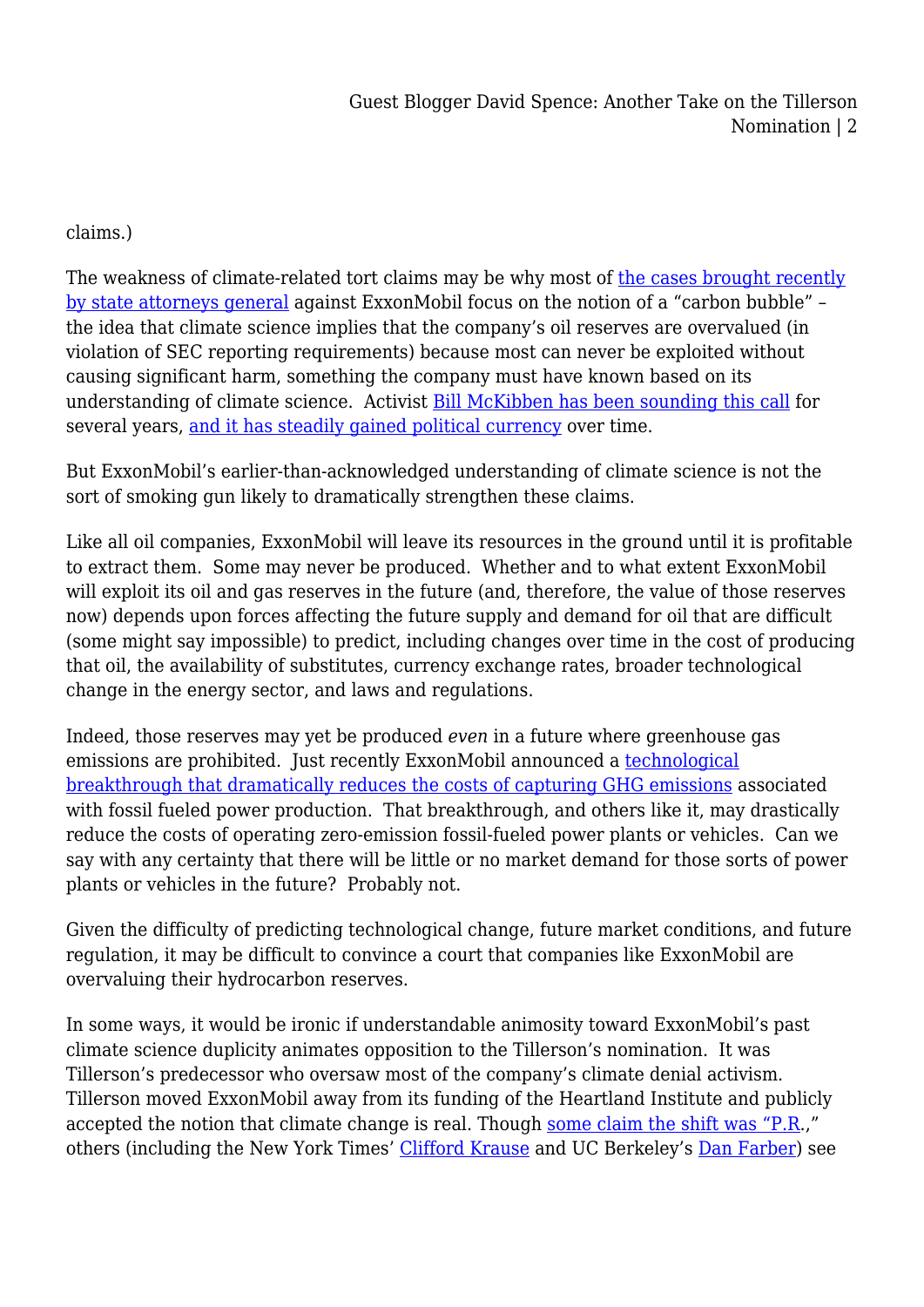the shift as significant. So do I.

As Secretary of State, Tillerson's remit would be less directly involved in climate policy than those of fellow nominees Scott Pruitt (EPA) and Rick Perry (Secretary of Energy), each of whom has more consistently denied the validity of established climate science. On the other hand, any long-term solution to the threat of climate change will involve diplomacy, and so will implicate the State Department.

ExxonMobil under Tillerson supported the recent Paris Agreement on climate change, calling it "an important step forward" on the issue. But president-elect Trump has criticized the agreement, as have many of his advisors and other cabinet nominees. Will Tillerson toe that line? Who knows?

## **Tillerson as Diplomat**

Others worry about Tillerson's lack of government diplomatic experience and his "friendship" with Vladimir Putin, particularly given the backdrop of President-elect Trump's apparent naïveté about Putin and acceptance of Russian meddling in the 2016 presidential election.

President-elect Trump's fondness for Putin and Russia [is indeed worrying](http://www.npr.org/2017/01/05/508221093/when-it-comes-to-russia-so-far-donald-trump-mostly-stands-alone) because of Russia's direct meddling in the election and Trump's undisclosed business ties to Russia, and Trump's apparent willingness to [trust the Kremlin more than he trusts American](http://www.latimes.com/opinion/editorials/la-ed-trump-intelligence-20170105-story.html) [intelligence agencies](http://www.latimes.com/opinion/editorials/la-ed-trump-intelligence-20170105-story.html). Viewed in this context, Tillerson's ties to the Kremlin look like a piece of a disturbing puzzle.

Like the other oil supermajors, ExxonMobil sought access to Russian oil riches after the breakup of the Soviet Union. ExxonMobil was more successful than many of its peers, [in](http://www.nytimes.com/2016/12/20/world/europe/russia-rex-tillerson-donald-trump-secretary-of-state.html?smid=nytcore-ipad-share&smprod=nytcore-ipad&_r=0) [part by negotiating partnerships with those Russian oil companies that were most](http://www.nytimes.com/2016/12/20/world/europe/russia-rex-tillerson-donald-trump-secretary-of-state.html?smid=nytcore-ipad-share&smprod=nytcore-ipad&_r=0) [acceptable to the Kremlin](http://www.nytimes.com/2016/12/20/world/europe/russia-rex-tillerson-donald-trump-secretary-of-state.html?smid=nytcore-ipad-share&smprod=nytcore-ipad&_r=0). The sanctions imposed on Russia after its invasion of Crimea brought to a halt several ExxonMobil projects in Russia, projects that are likely to produce revenue for the company if sanctions are lifted.

Tillerson's critics charge that [he will view diplomacy with Russia through a narrow,](http://www.newyorker.com/news/news-desk/rex-tillerson-from-a-corporate-oil-sovereign-to-the-state-department) [ExxonMobil lens](http://www.newyorker.com/news/news-desk/rex-tillerson-from-a-corporate-oil-sovereign-to-the-state-department). Others worry more generally about the fact that both the president-elect and his Secretary of State nominee [lack experience or grounding in](http://www.newyorker.com/news/news-desk/rex-tillerson-from-a-corporate-oil-sovereign-to-the-state-department) *[government](http://www.newyorker.com/news/news-desk/rex-tillerson-from-a-corporate-oil-sovereign-to-the-state-department)* [diplomacy](http://www.newyorker.com/news/news-desk/rex-tillerson-from-a-corporate-oil-sovereign-to-the-state-department).

In a strange way, Tillerson's appointment (and Trump's election) undermine Putin's Machiavellian use of the United States-as-bogeyman to build domestic political support.